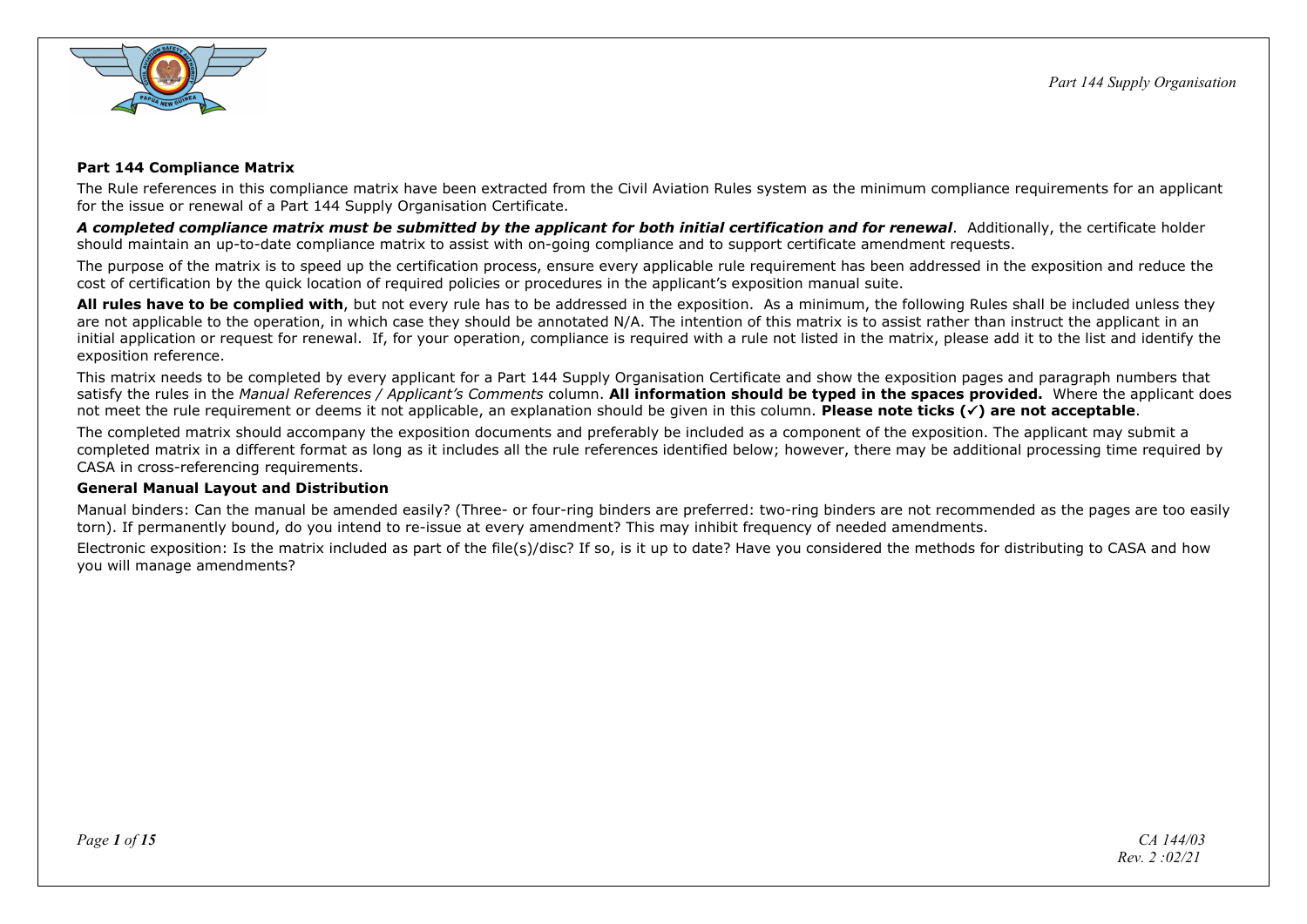

| Applicant:                | <b>SOC</b><br>Number: |        |
|---------------------------|-----------------------|--------|
| <b>Manuals Submitted:</b> | Rev.:                 | Dated: |

|                                                       | <b>Manual References/Applicant's Comments</b> | <b>CASA Comments (for CASA use only)</b> |
|-------------------------------------------------------|-----------------------------------------------|------------------------------------------|
| Rule Compliance Matrix                                |                                               |                                          |
| Company Statement page, signed by the Chief Executive |                                               |                                          |
| List of Effective Pages                               |                                               |                                          |
| Record of Amendments                                  |                                               |                                          |
| Record of Revisions                                   |                                               |                                          |
| Distribution List & copies to be numbered             |                                               |                                          |
| Contents Page                                         |                                               |                                          |
| Definitions & Abbreviations (not mandatory)           |                                               |                                          |
| On every page, headers and/or footers to include:     |                                               |                                          |
| Company name<br>(a)                                   |                                               |                                          |
| Name of the manual<br>(b)                             |                                               |                                          |
| Effective revision and date of the page<br>(c)        |                                               |                                          |
| (d)<br>Page number                                    |                                               |                                          |
| Index (not mandatory but desirable)                   |                                               |                                          |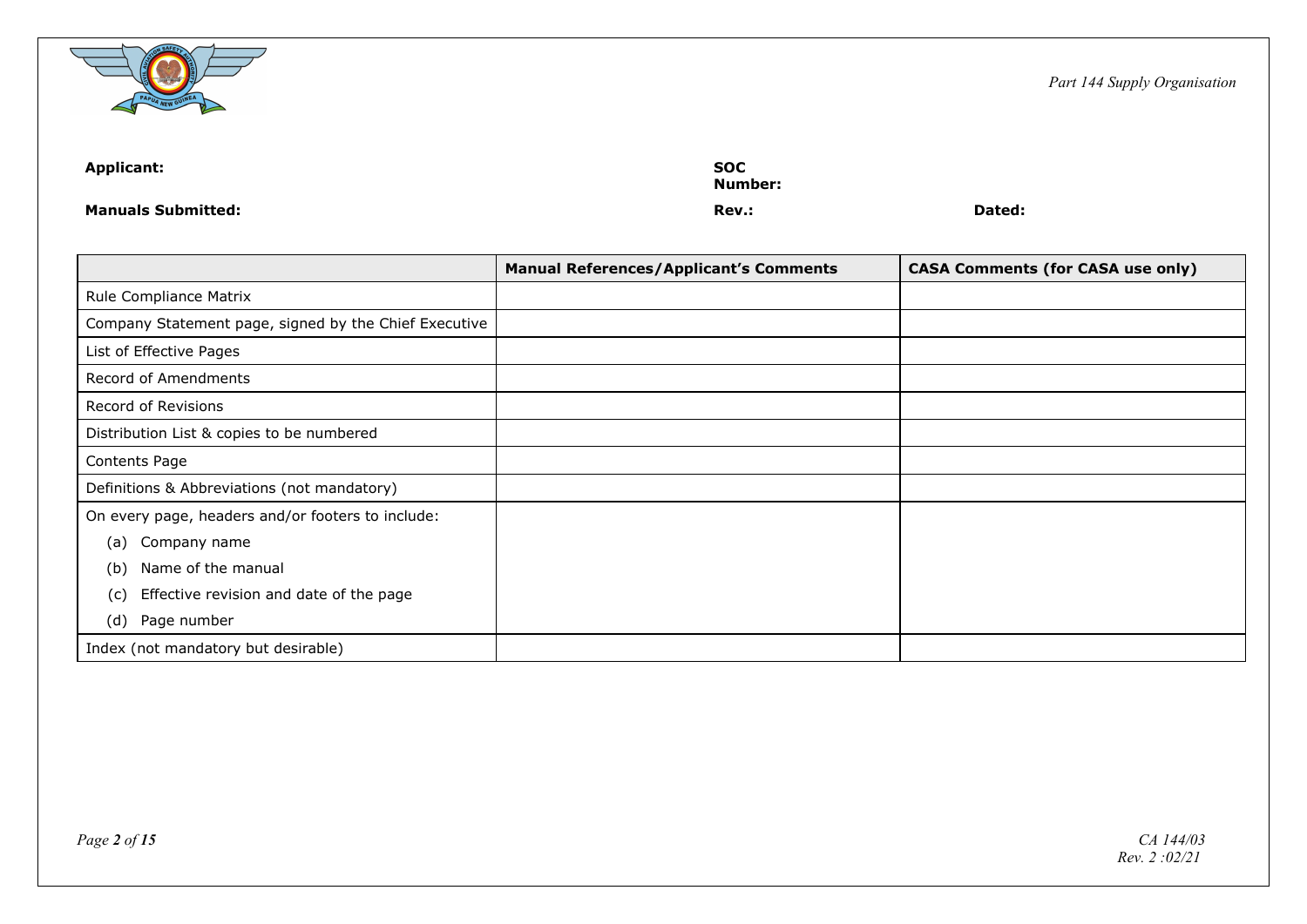

| <b>Rule Reference</b>                                                                                                                                                                                                                                | <b>Manual References / Applicant's</b><br><b>Comments</b> | <b>CASA Review &amp; Comments (for</b><br>CASA use only) |
|------------------------------------------------------------------------------------------------------------------------------------------------------------------------------------------------------------------------------------------------------|-----------------------------------------------------------|----------------------------------------------------------|
|                                                                                                                                                                                                                                                      |                                                           |                                                          |
| <b>Subpart A - General</b>                                                                                                                                                                                                                           |                                                           |                                                          |
| 144.5 Requirement for Certificate                                                                                                                                                                                                                    |                                                           |                                                          |
| 144.5(1)                                                                                                                                                                                                                                             |                                                           |                                                          |
| Any person who supplies, and issues a release note for — an aeronautical product<br>broken from a batch of aeronautical products conforming to airworthiness standards<br>acceptable to the Director                                                 |                                                           |                                                          |
| 144.5(2)                                                                                                                                                                                                                                             |                                                           |                                                          |
| an aeronautical product, material or item of equipment whose design requires it to be<br>held under specially controlled storage conditions to ensure that the product continues<br>to conform to airworthiness standards acceptable to the Director |                                                           |                                                          |
| 144.5(3)                                                                                                                                                                                                                                             |                                                           |                                                          |
| an aeronautical product, material or item of equipment that, in the absence of<br>documentation specified in 144.109(a)(3)(i), requires inspection or testing to determine<br>its conformity to airworthiness standards acceptable to the Director   |                                                           |                                                          |
| 144.11 Privileges and Limitations                                                                                                                                                                                                                    |                                                           |                                                          |
| 144.11(1)<br>S1 for the issue of release notes for aircraft parts:                                                                                                                                                                                   |                                                           |                                                          |
| 144.11(2)                                                                                                                                                                                                                                            |                                                           |                                                          |
| S2 for the issue of release notes for aeronautical materials:                                                                                                                                                                                        |                                                           |                                                          |
| 144.11(3)                                                                                                                                                                                                                                            |                                                           |                                                          |
| S3 for the issue of release notes for specialised services equipment and tooling:                                                                                                                                                                    |                                                           |                                                          |
| 144.11 (4)                                                                                                                                                                                                                                           |                                                           |                                                          |
| S4 for the issue of release notes for fluids.                                                                                                                                                                                                        |                                                           |                                                          |
| <b>144.15 Duration of Certificate</b>                                                                                                                                                                                                                |                                                           |                                                          |
| 144.15(a)<br>the supply organisation certificate may be granted or renewed for a period of up to five<br>years.                                                                                                                                      |                                                           |                                                          |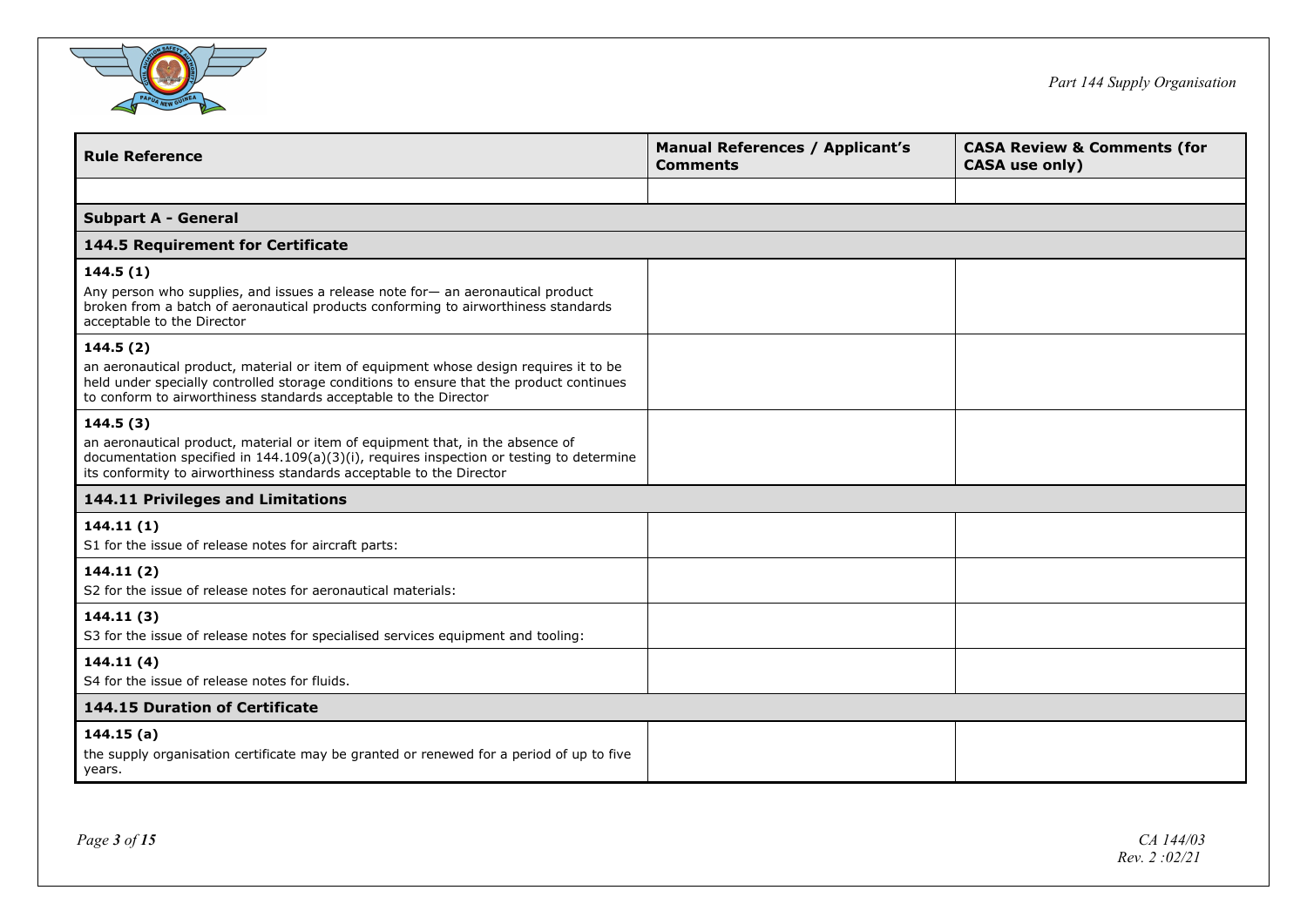

| <b>Rule Reference</b>                                                                                                                                                                                                     | <b>Manual References / Applicant's</b><br><b>Comments</b> | <b>CASA Review &amp; Comments (for</b><br><b>CASA</b> use only) |
|---------------------------------------------------------------------------------------------------------------------------------------------------------------------------------------------------------------------------|-----------------------------------------------------------|-----------------------------------------------------------------|
| 144.15(b)                                                                                                                                                                                                                 |                                                           |                                                                 |
| the supply organisation certificate remains in force until it expires or is suspended or<br>revoked by the Director.                                                                                                      |                                                           |                                                                 |
| 144.15(c)                                                                                                                                                                                                                 |                                                           |                                                                 |
| The holder of a supply organisation certificate that expires or is revoked must<br>immediately surrender the certificate to the Director.                                                                                 |                                                           |                                                                 |
| 144.15(d)                                                                                                                                                                                                                 |                                                           |                                                                 |
| The holder of a supply organisation certificate of approval that is suspended, must<br>immediately produce the certificate to the Director for appropriate endorsement.                                                   |                                                           |                                                                 |
| 144.17 Notification of Ceasing Supply                                                                                                                                                                                     |                                                           |                                                                 |
| 144.17                                                                                                                                                                                                                    |                                                           |                                                                 |
| A holder of a supply organisation certificate who ceases supply activity must notify the<br>Director in writing within 30 days of the date of cessation and request revocation of the<br>supply organisation certificate. |                                                           |                                                                 |
| <b>SUBPART B - Acceptance of Foreign Supply Organization</b>                                                                                                                                                              |                                                           |                                                                 |
| 144.53 Recognised Foreign Certifications                                                                                                                                                                                  |                                                           |                                                                 |
| 144.53(a)(1)                                                                                                                                                                                                              |                                                           |                                                                 |
| the Civil Aviation Safety Authority of Australia:                                                                                                                                                                         |                                                           |                                                                 |
| 144.53(a)(2)                                                                                                                                                                                                              |                                                           |                                                                 |
| the Civil Aviation Authority of New Zealand.                                                                                                                                                                              |                                                           |                                                                 |
| 144.53(b)(1)                                                                                                                                                                                                              |                                                           |                                                                 |
| Provide to Director a copy of the foreign organisation certificate:                                                                                                                                                       |                                                           |                                                                 |
| 144.53(b)(2)                                                                                                                                                                                                              |                                                           |                                                                 |
| Provide to Director a copy of the exposition required by the foreign Authority                                                                                                                                            |                                                           |                                                                 |
| 144.53 <sub>(b)(3)(i)</sub>                                                                                                                                                                                               |                                                           |                                                                 |
| Names of CEO & senior persons responsible to Director for product acceptance and<br>dispatch:                                                                                                                             |                                                           |                                                                 |
| 144.53 (b)(3)(ii)                                                                                                                                                                                                         |                                                           |                                                                 |
| Names of CEO & senior persons responsible to Director for issue of release<br>documentation:                                                                                                                              |                                                           |                                                                 |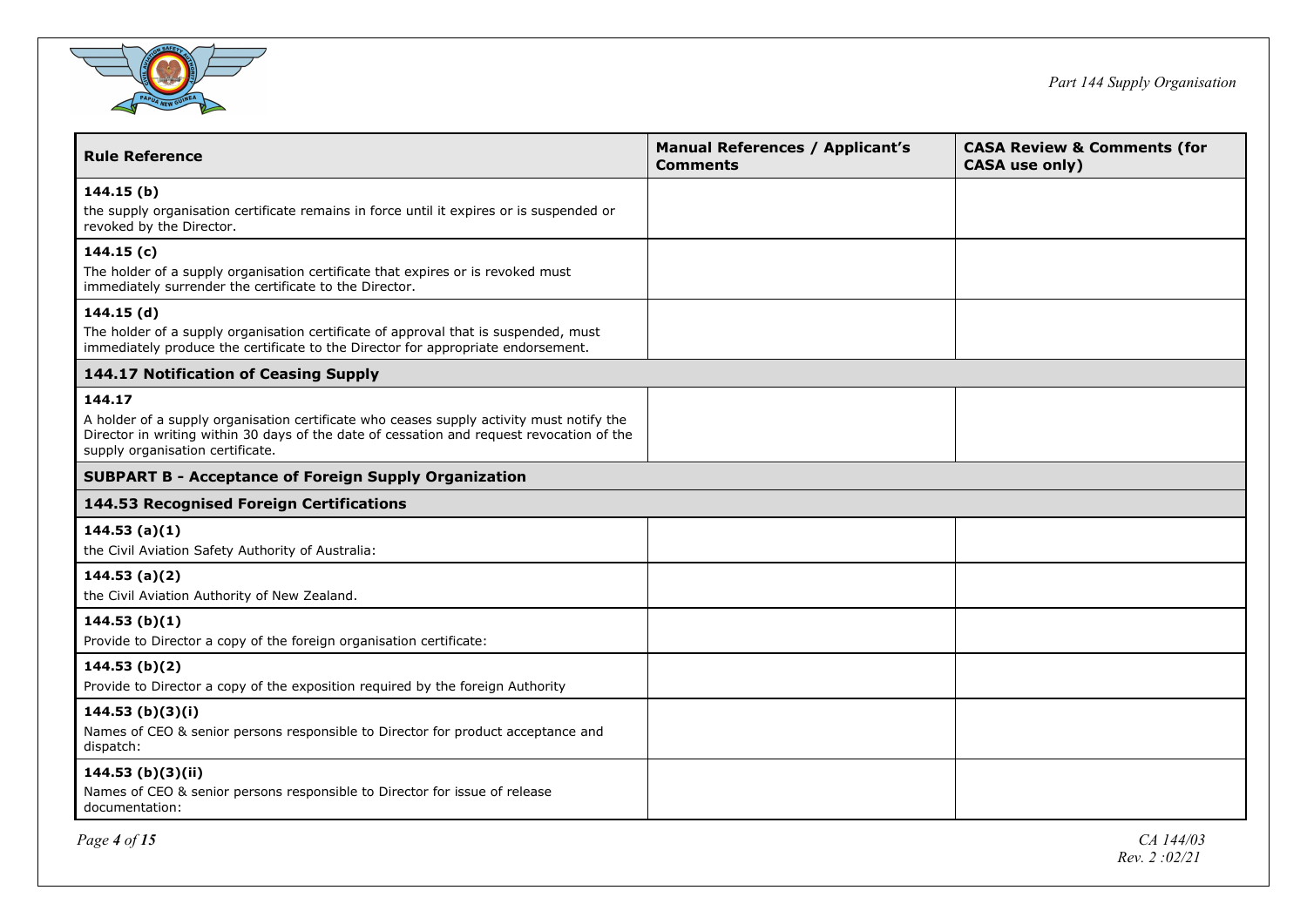

| <b>Rule Reference</b>                                                                                                                                                                                                  | <b>Manual References / Applicant's</b><br><b>Comments</b> | <b>CASA Review &amp; Comments (for</b><br><b>CASA</b> use only) |
|------------------------------------------------------------------------------------------------------------------------------------------------------------------------------------------------------------------------|-----------------------------------------------------------|-----------------------------------------------------------------|
| 144.53 (b)(3)(iii)<br>Names of CEO & senior persons responsible to Director for internal quality assurance.                                                                                                            |                                                           |                                                                 |
| 144.53(b)(4)<br>Provide to Director any information required regarding continuing validity of the foreign<br>certificate.                                                                                              |                                                           |                                                                 |
| 144.53 (c)<br>The Director may impose conditions and limitations on a supply organisation certificate<br>issued.                                                                                                       |                                                           |                                                                 |
| <b>SUBPART C - Certificate of Supply Organization</b>                                                                                                                                                                  |                                                           |                                                                 |
| 144.103 General                                                                                                                                                                                                        |                                                           |                                                                 |
| 144.103 (1)<br>submit to the Director, documentation and data that is accepted by a foreign national<br>aviation authority for the grant of a foreign supply or distribution organisation approval;<br>or              |                                                           |                                                                 |
| 144.103 (2)<br>documentation and data that is produced specifically for certification under this Part; or                                                                                                              |                                                           |                                                                 |
| 144.103 (3)<br>documentation and data that is a combination of (a) and (b).                                                                                                                                            |                                                           |                                                                 |
| 144.105 Personnel Requirements                                                                                                                                                                                         |                                                           |                                                                 |
| 144.105(a)(1)<br>supply organisation certificate must engage, employ, or contract a senior person<br>identified as the Chief Executive who has the authority within the applicant's<br>organisation.                   |                                                           |                                                                 |
| 144.105 (a)(2)(i)<br>supply organisation certificate must engage, employ, or contract a senior person or<br>group of senior persons who are responsible to the Chief Executive for aeronautical<br>product acceptance: |                                                           |                                                                 |
| 144.105 (a)(2)(ii)<br>inspection and testing:                                                                                                                                                                          |                                                           |                                                                 |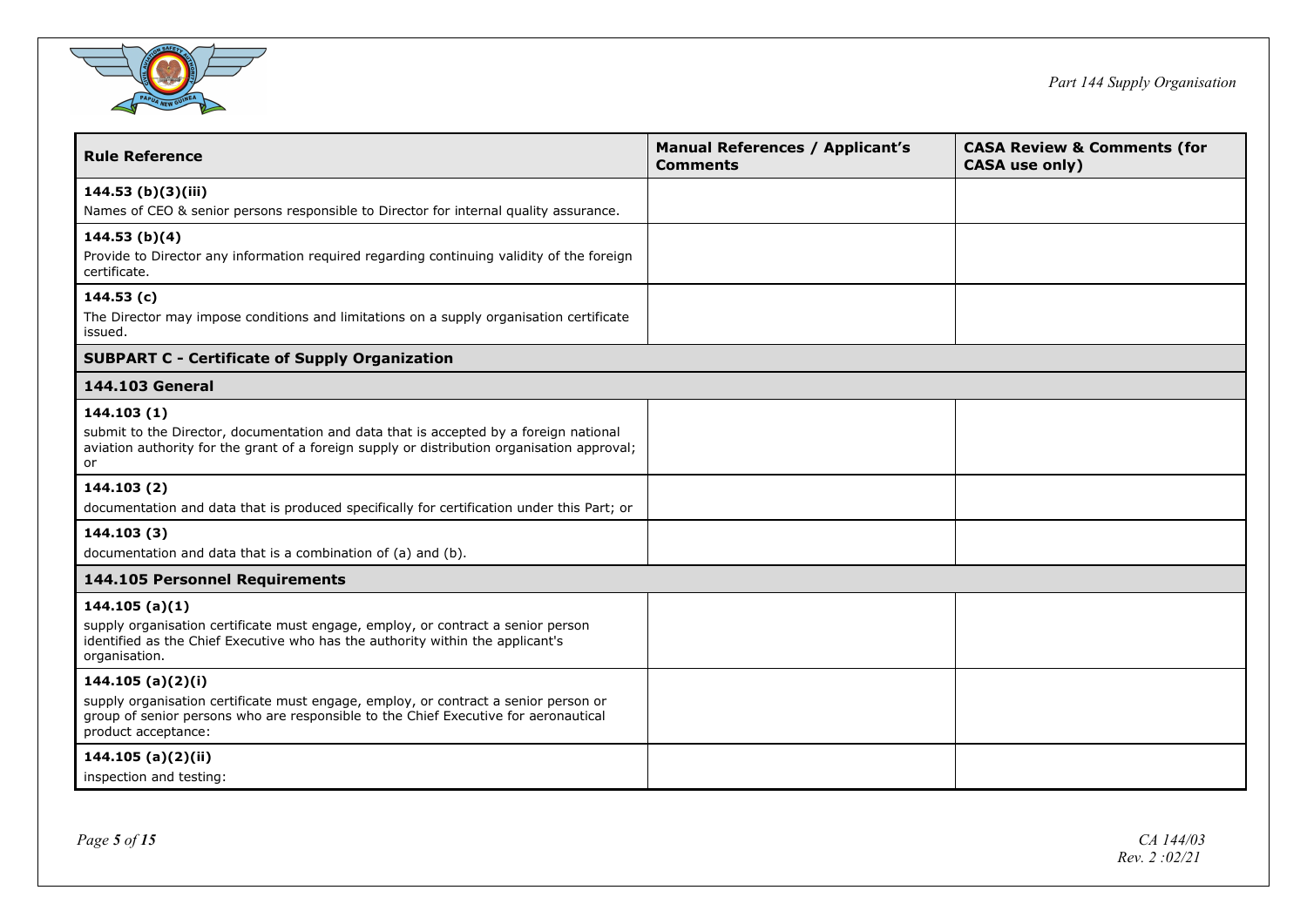

| <b>Rule Reference</b>                                                                                                                                                                                                        | <b>Manual References / Applicant's</b><br><b>Comments</b> | <b>CASA Review &amp; Comments (for</b><br><b>CASA</b> use only) |
|------------------------------------------------------------------------------------------------------------------------------------------------------------------------------------------------------------------------------|-----------------------------------------------------------|-----------------------------------------------------------------|
| 144.105 (a)(2)(iii)                                                                                                                                                                                                          |                                                           |                                                                 |
| dispatch of aeronautical products and issue of the associated release documents:                                                                                                                                             |                                                           |                                                                 |
| 144.105 (a) $(2)(iv)$                                                                                                                                                                                                        |                                                           |                                                                 |
| management of the quality management system; and                                                                                                                                                                             |                                                           |                                                                 |
| 144.105(a)(3)                                                                                                                                                                                                                |                                                           |                                                                 |
| engage, employ, or contract sufficient personnel to plan, perform, supervise, inspect,<br>and certify the supply activities listed in the applicant's exposition.                                                            |                                                           |                                                                 |
| 144.105(b)(1)                                                                                                                                                                                                                |                                                           |                                                                 |
| personnel involved in supervising, inspecting, or certifying the supply activities<br>performed by the applicant's organisation, the applicant must-establish qualification<br>and experience standards for appointment; and |                                                           |                                                                 |
| 144.105 (b)(2)                                                                                                                                                                                                               |                                                           |                                                                 |
| establish procedures for maintaining competence; and                                                                                                                                                                         |                                                           |                                                                 |
| 144.105(b)(3)                                                                                                                                                                                                                |                                                           |                                                                 |
| provide supervisory and certification personnel with written evidence of the scope of<br>their authorisation; and                                                                                                            |                                                           |                                                                 |
| 144.105(b)(4)                                                                                                                                                                                                                |                                                           |                                                                 |
| establish procedures for the transfer of functions in the absence of senior persons.                                                                                                                                         |                                                           |                                                                 |
| <b>144.107 Facility Requirements</b>                                                                                                                                                                                         |                                                           |                                                                 |
| 144.107(a)(1)                                                                                                                                                                                                                |                                                           |                                                                 |
| office accommodation for the administration of its supply activities;                                                                                                                                                        |                                                           |                                                                 |
| 144.107(a)(2)                                                                                                                                                                                                                |                                                           |                                                                 |
| inspection, and if applicable, testing facilities;                                                                                                                                                                           |                                                           |                                                                 |
| 144.107(a)(3)                                                                                                                                                                                                                |                                                           |                                                                 |
| acceptance and dispatch facilities;                                                                                                                                                                                          |                                                           |                                                                 |
| 144.107 $(a)(4)$                                                                                                                                                                                                             |                                                           |                                                                 |
| storage facilities.                                                                                                                                                                                                          |                                                           |                                                                 |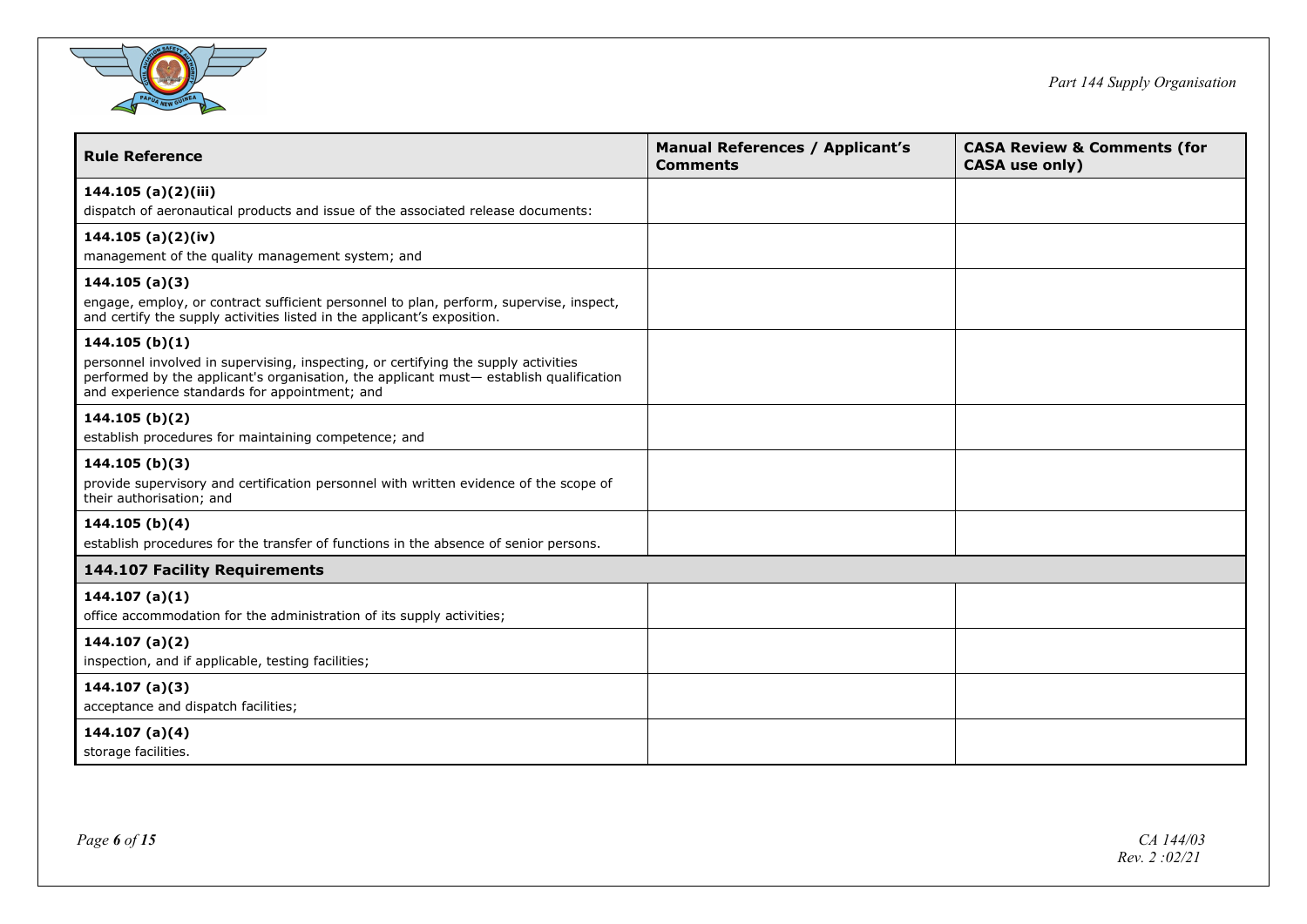

| <b>Rule Reference</b>                                                                                                                                                                                                                                  | <b>Manual References / Applicant's</b><br><b>Comments</b> | <b>CASA Review &amp; Comments (for</b><br><b>CASA</b> use only) |
|--------------------------------------------------------------------------------------------------------------------------------------------------------------------------------------------------------------------------------------------------------|-----------------------------------------------------------|-----------------------------------------------------------------|
| 144.107 (b)<br>An applicant must ensure that the environment it provides is appropriate for the tasks<br>to be performed and, in particular, meets any special requirements specified by<br>applicable inspection, testing, or storage specifications. |                                                           |                                                                 |
| 144.109 Supply Control Procedures                                                                                                                                                                                                                      |                                                           |                                                                 |
| 144.109 (a)(1)(i)<br>determining the correct description of the aeronautical product; and                                                                                                                                                              |                                                           |                                                                 |
| 144.109 (a)(1)(ii)<br>ensuring that the product is identical to the description determined under paragraph<br>$(a)(2)(i)$ ; and                                                                                                                        |                                                           |                                                                 |
| 144.109(a)(2)<br>to inspect and, if applicable, test an aeronautical product to determine that it conforms<br>to airworthiness standards acceptable to the Director, has no unsafe features, and is fit<br>for use; and                                |                                                           |                                                                 |
| 144.109 (a)(3)(i)<br>the documentation accompanying the product if the documentation is acceptable to the<br>Director; or                                                                                                                              |                                                           |                                                                 |
| 144.109(a)(3)(ii)<br>another means that is acceptable to the Director; and                                                                                                                                                                             |                                                           |                                                                 |
| 144.109 (a)(4)(i)<br>issued with a CAA Form Two - Release Note; or                                                                                                                                                                                     |                                                           |                                                                 |
| 144.109 (a) $(4)(ii)$<br>accompanied by the original documents specified in paragraph 144.109 (3)(i); and                                                                                                                                              |                                                           |                                                                 |
| 144.109(a)(5)<br>to ensure that every aeronautical product dispatched by the supply organisation is in a<br>good state of preservation and is free from apparent defect or malfunction; and                                                            |                                                           |                                                                 |
| 144.109(a)(6)<br>to prevent deterioration of, and damage to, stored items; and                                                                                                                                                                         |                                                           |                                                                 |
| 144.109(a)(7)<br>to segregate items for which acceptance procedures have not been completed; and                                                                                                                                                       |                                                           |                                                                 |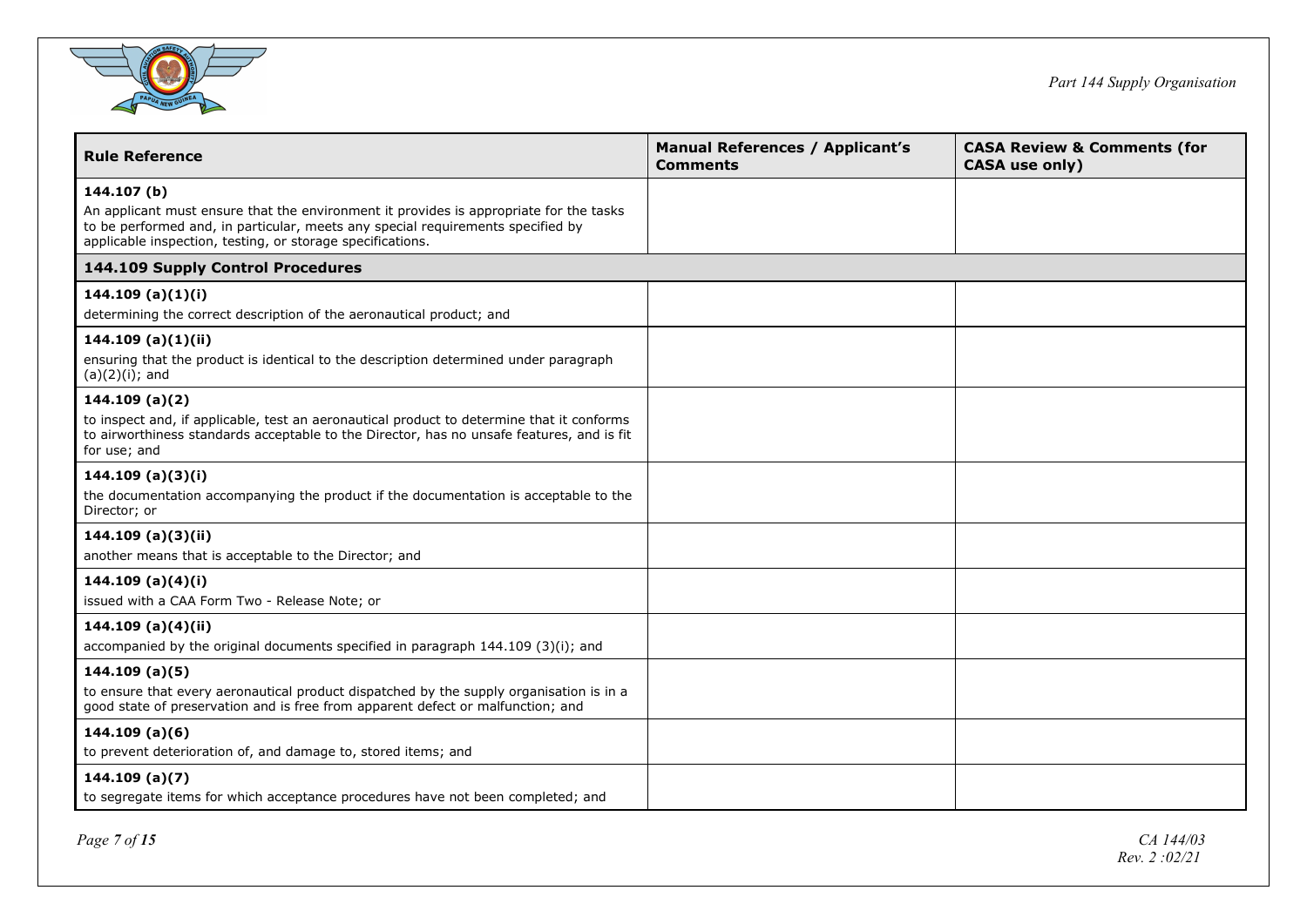

| <b>Rule Reference</b>                                                                                                                                                                                 | <b>Manual References / Applicant's</b><br><b>Comments</b> | <b>CASA Review &amp; Comments (for</b><br><b>CASA use only)</b> |
|-------------------------------------------------------------------------------------------------------------------------------------------------------------------------------------------------------|-----------------------------------------------------------|-----------------------------------------------------------------|
| 144.109(a)(8)<br>to segregate and dispose of items that do not conform to airworthiness standards<br>acceptable to the Director; and                                                                  |                                                           |                                                                 |
| 144.109(a)(9)<br>for the notification, investigation and reporting of defect incidents under Part 12.                                                                                                 |                                                           |                                                                 |
| 144.109 (b)<br>The procedures for the issue of a release note must ensure that each release note $-$ is<br>identified as a CAA Form Two; and                                                          |                                                           |                                                                 |
| 144.109 (b)(2)<br>is uniquely numbered; and                                                                                                                                                           |                                                           |                                                                 |
| 144.109(b)(3)<br>is accompanied by supporting evidence from the aeronautical product manufacturer if<br>the aeronautical product is an authorised alternative to another aeronautical product;<br>and |                                                           |                                                                 |
| 144.109 (b)(4)(i)<br>each release contains the name and certificate number of the supply organisation<br>issuing it:                                                                                  |                                                           |                                                                 |
| 144.109 (b)(4)(ii)<br>each release contains the date of issue:                                                                                                                                        |                                                           |                                                                 |
| 144.109 (b)(4)(iii)<br>an identification of the aeronautical product by description and, as applicable, part,<br>drawing, specification, serial, and batch number:                                    |                                                           |                                                                 |
| 144.109 (b)(4)(iv)<br>the eligibility and any limitations relating to the use of the aeronautical product,<br>including shelf life and finite life:                                                   |                                                           |                                                                 |
| 144.109 (b)(4)(v)<br>the quantity involved:                                                                                                                                                           |                                                           |                                                                 |
| 144.109 (b)(4)(vi)<br>details of any modifications incorporated during manufacture; and                                                                                                               |                                                           |                                                                 |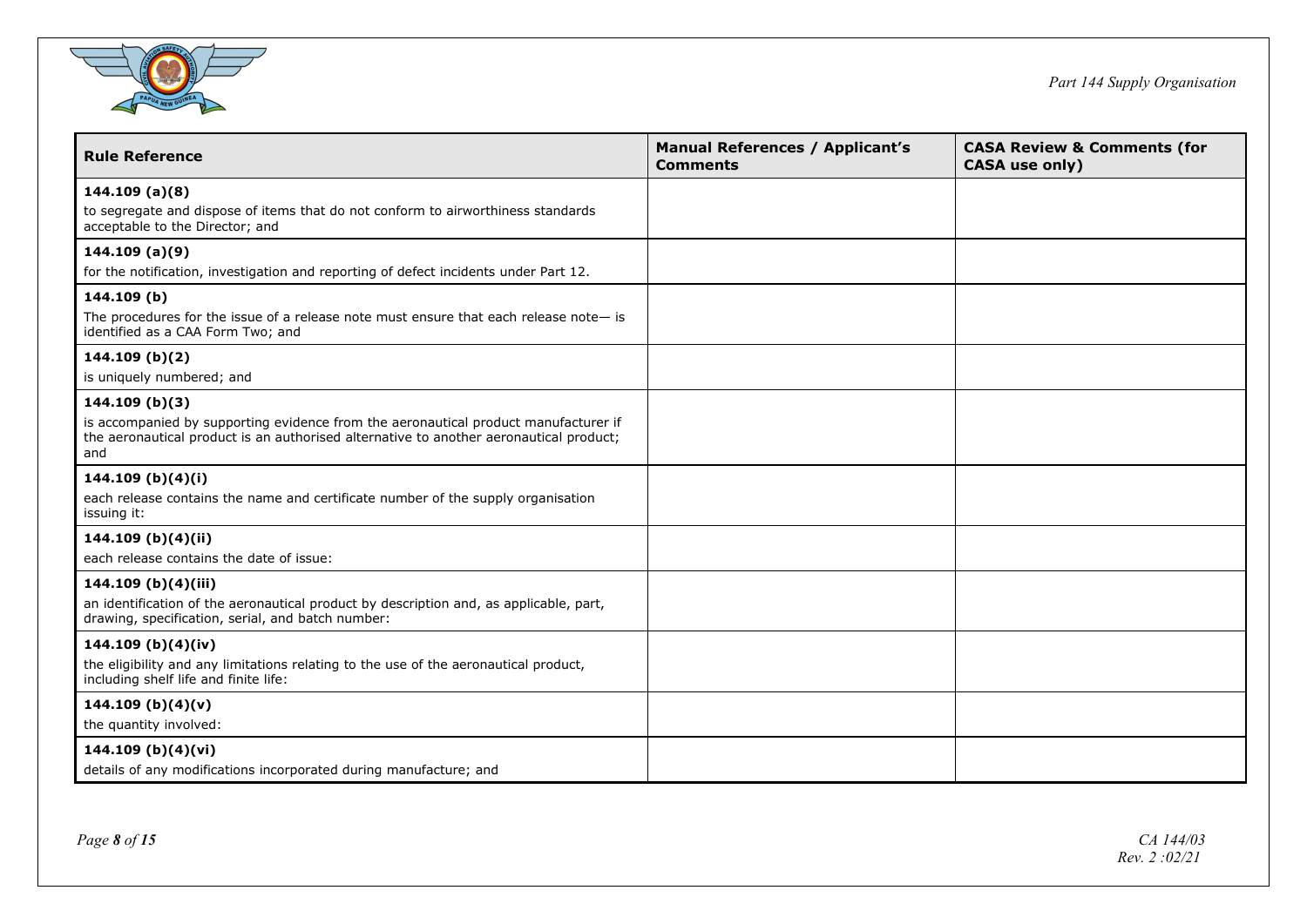

| <b>Rule Reference</b>                                                                                                                                                                                                                                                 | <b>Manual References / Applicant's</b><br><b>Comments</b> | <b>CASA Review &amp; Comments (for</b><br><b>CASA use only)</b> |
|-----------------------------------------------------------------------------------------------------------------------------------------------------------------------------------------------------------------------------------------------------------------------|-----------------------------------------------------------|-----------------------------------------------------------------|
| 144.109(b)(5)<br>is certified by an appropriate authorised person listed in the supply organisation's<br>exposition; and                                                                                                                                              |                                                           |                                                                 |
| 144.109(b)(6)<br>is issued in the form of a separate document suitable for attachment to an aeronautical<br>product or batch of aeronautical products.                                                                                                                |                                                           |                                                                 |
| <b>144.111 Records</b>                                                                                                                                                                                                                                                |                                                           |                                                                 |
| 144.111(a)<br>establishment of procedures to identify, collect, maintain, and dispose of the records<br>that are necessary to ensure that each aeronautical product, material or item of<br>equipment conforms to airworthiness standards acceptable to the Director. |                                                           |                                                                 |
| 144.111(b)(1)<br>establish procedures to record details of the experience, qualifications, training, and<br>current authorisations of each person who exercises management, supervisory or<br>certification privileges on the organisation's behalf; and              |                                                           |                                                                 |
| 144.111 $(b)(2)$<br>record all confirmations that each special storage facility is functioning within the<br>appropriate specification; and                                                                                                                           |                                                           |                                                                 |
| 144.111(b)(3)<br>record all deficiencies associated with aeronautical products, material or items of<br>equipment received; and                                                                                                                                       |                                                           |                                                                 |
| 144.111 (b)(4)<br>record all aeronautical products, material or items of equipment that are supplied by the<br>organisation and to whom they were supplied; and                                                                                                       |                                                           |                                                                 |
| 144.111(b)(5)<br>retain copies of all release notes issued by the organisation and copies of the<br>documents required by 144.109(a)(2)(ii); and                                                                                                                      |                                                           |                                                                 |
| 144.111 (b)(6)(i)<br>ensure that every required record is eccurate, legible and of a permanent nature; and                                                                                                                                                            |                                                           |                                                                 |
| 144.111 (b)(6)(ii)<br>retained for a period of 7 years from the date of entry.                                                                                                                                                                                        |                                                           |                                                                 |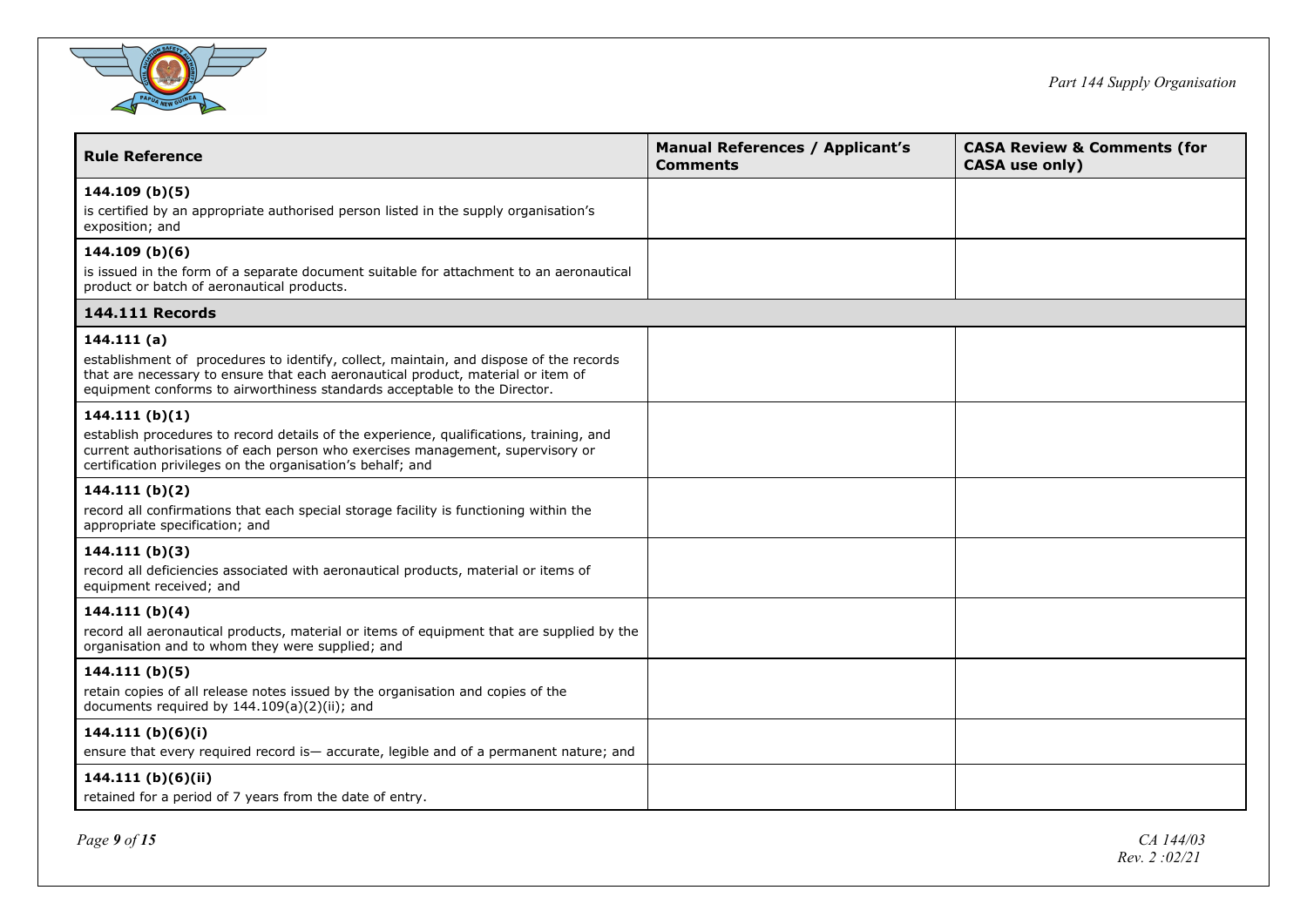

| <b>Rule Reference</b>                                                                                                                                                                                                                                   | <b>Manual References / Applicant's</b><br><b>Comments</b> | <b>CASA Review &amp; Comments (for</b><br><b>CASA</b> use only) |
|---------------------------------------------------------------------------------------------------------------------------------------------------------------------------------------------------------------------------------------------------------|-----------------------------------------------------------|-----------------------------------------------------------------|
| 144.113 Quality Management System                                                                                                                                                                                                                       |                                                           |                                                                 |
| 144.113<br>establish and implement a quality management system which meets the requirements<br>of Part 100 Subpart C.                                                                                                                                   |                                                           |                                                                 |
| 144.115 Supply organization Exposition                                                                                                                                                                                                                  |                                                           |                                                                 |
| 144.115(a)(1)(i)<br>statement signed by the Chief Executive, confirming that the exposition and any<br>included manuals- define the supply organisation and demonstrate its means and<br>methods for ensuring ongoing compliance with this Subpart; and |                                                           |                                                                 |
| 144.115(a)(1)(ii)<br>will be complied with; and                                                                                                                                                                                                         |                                                           |                                                                 |
| 144.115(a)(2)<br>the titles and names of the senior person or persons required by rule 144.105; and                                                                                                                                                     |                                                           |                                                                 |
| 144.115(a)(3)<br>the duties and responsibilities of the person or persons specified in paragraph (2),<br>including matters for which they have the responsibility to deal directly with the Director<br>on behalf of the supply organisation; and       |                                                           |                                                                 |
| 144.115(a)(4)<br>an organisation chart showing lines of responsibility of the senior persons specified in<br>paragraph $(a)(2)$ ; and                                                                                                                   |                                                           |                                                                 |
| 144.115(a)(5)<br>the detailed description of the scope and limitations of the certificate, including a listing<br>of the types of products the organisation is approved to supply; and                                                                  |                                                           |                                                                 |
| 144.115(a)(6)<br>details of every location where the applicant conducts supply activities, and the facilities<br>at that location; and                                                                                                                  |                                                           |                                                                 |
| 144.115(a)(7)<br>details of the applicant's provision of satisfactory environmental conditions at each of<br>the locations listed under paragraph (a)(6); and                                                                                           |                                                           |                                                                 |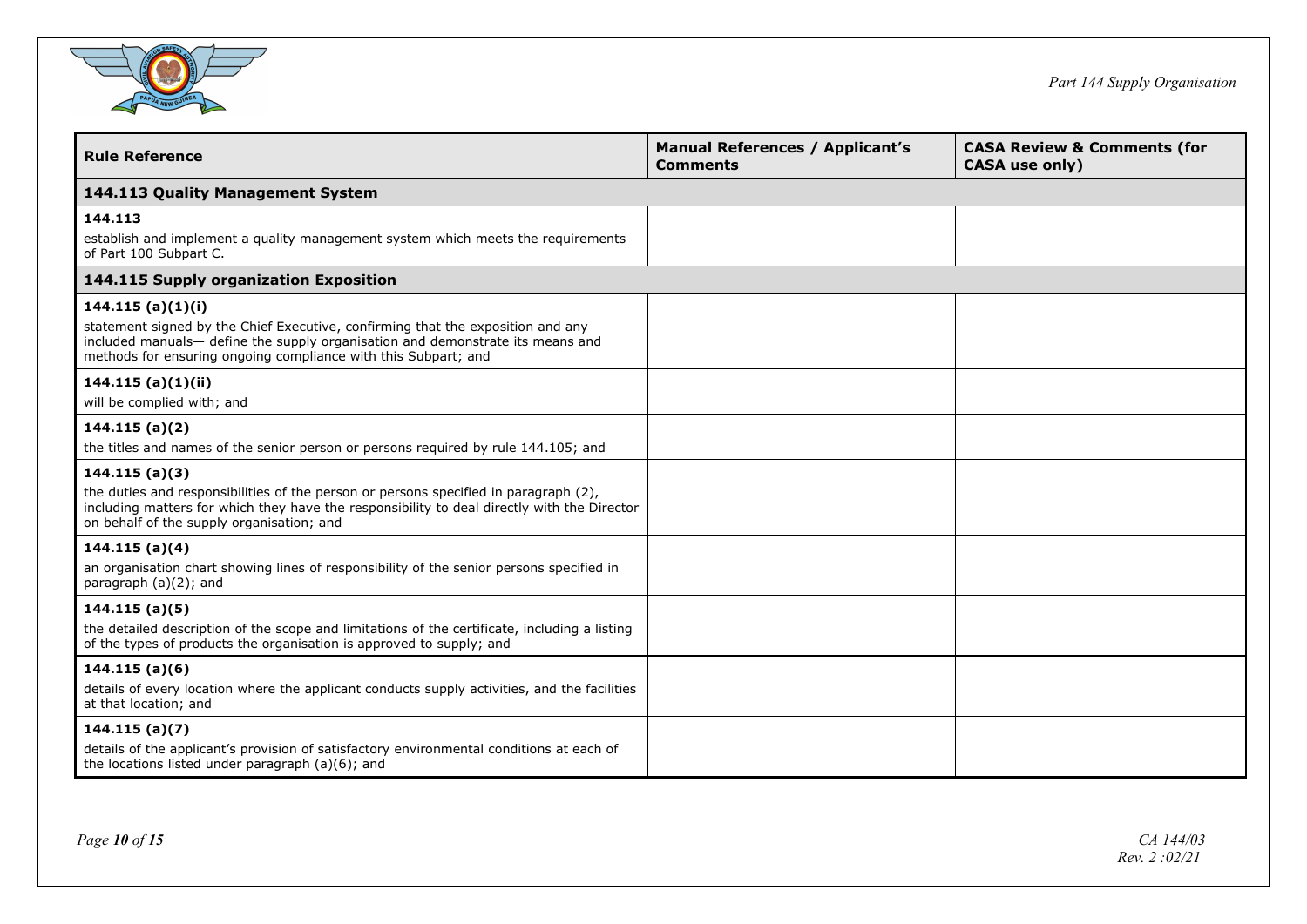

| <b>Rule Reference</b>                                                                                                                              | <b>Manual References / Applicant's</b><br><b>Comments</b> | <b>CASA Review &amp; Comments (for</b><br>CASA use only) |
|----------------------------------------------------------------------------------------------------------------------------------------------------|-----------------------------------------------------------|----------------------------------------------------------|
| 144.115(a)(8)<br>details of the applicant's staffing structure at each of the locations listed under<br>paragraph (a)(6); and                      |                                                           |                                                          |
| 144.115(a)(9)<br>details of any authorisations made by the applicant to other persons for supply<br>functions;                                     |                                                           |                                                          |
| 144.115(a)(10)(i)<br>details of the applicant's procedures required by rule 144.105(b) regarding assessing<br>initial competence of personnel; and |                                                           |                                                          |
| 144.115 (a)(10)(ii)<br>rule 144.105(b) regarding maintaining competence of personnel; and                                                          |                                                           |                                                          |
| 144.115 (a)(10)(iii)<br>rule 144.109 regarding control of supply activities, including a copy of the proposed<br>release note, if applicable; and  |                                                           |                                                          |
| 144.115 (a) $(10)(iv)$<br>rule 144.111(a) regarding the identification, collection, indexing, storage, maintenance<br>and disposal of records; and |                                                           |                                                          |
| 144.115(a)(10)(v)<br>rule 144.111(b) regarding the content and retention of records; and                                                           |                                                           |                                                          |
| 144.115(a)(10)(vi)<br>rule 144.109(b) regarding the notification, investigation and reporting of defect<br>incidents; and                          |                                                           |                                                          |
| 144.115(a)(11)<br>details of the quality managements system required by rule 144.113; and                                                          |                                                           |                                                          |
| 144.115(a)(12)<br>procedures to control, amend, and distribute the exposition.                                                                     |                                                           |                                                          |
| 144.115 (b)<br>The exposition must be accepted by the Director before the operations specifications<br>document required by rule 144.13 is issued. |                                                           |                                                          |
| <b>SUBPART D - Operating requirements</b>                                                                                                          |                                                           |                                                          |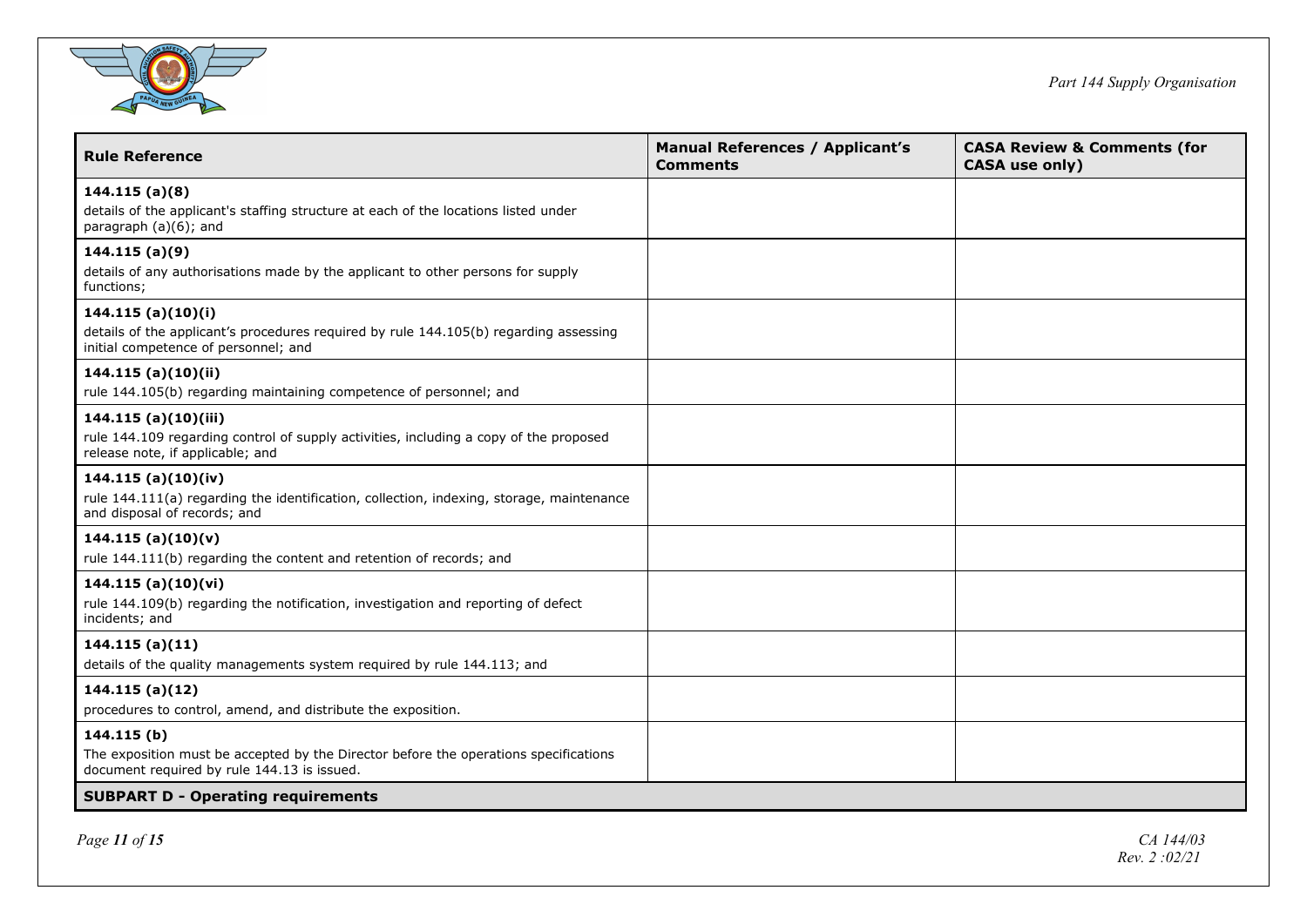

| <b>Rule Reference</b>                                                                                                                                                                                                                                                                                             | <b>Manual References / Applicant's</b><br><b>Comments</b> | <b>CASA Review &amp; Comments (for</b><br><b>CASA use only)</b> |
|-------------------------------------------------------------------------------------------------------------------------------------------------------------------------------------------------------------------------------------------------------------------------------------------------------------------|-----------------------------------------------------------|-----------------------------------------------------------------|
| 144.201 Continued Compliance                                                                                                                                                                                                                                                                                      |                                                           |                                                                 |
| 144.201(a)<br>A holder of a supply organisation certificate must comply with the operations<br>specifications required by rule 144.13.                                                                                                                                                                            |                                                           |                                                                 |
| 144.201 $(b)(1)$<br>continue to meet the standards and comply with the requirements of Subpart B:                                                                                                                                                                                                                 |                                                           |                                                                 |
| 144.201 $(b)(2)$<br>comply with every procedure and system detailed in the certificate holder's exposition;<br>and                                                                                                                                                                                                |                                                           |                                                                 |
| 144.201 $(b)(3)$<br>hold at least one current copy of the operating specifications and the relevant sections<br>of the certificate holder's exposition applicable to the activity being conducted at the<br>location in hard copy or electronic copy at every supply location specified in its<br>exposition; and |                                                           |                                                                 |
| 144.201 (b)(4)<br>determine that every aeronautical product complies with the applicable airworthiness<br>requirements, has no unsafe features, and is fit for use; and                                                                                                                                           |                                                           |                                                                 |
| 144.201 (b)(5)<br>make records available to the Director upon request; and                                                                                                                                                                                                                                        |                                                           |                                                                 |
| 144.201 (b)(6)<br>notify the Director of any change of contact details or address for service.                                                                                                                                                                                                                    |                                                           |                                                                 |
| 144.201 $(c)(1)$<br>the foreign supply certificate accepted by the Director continuing to be valid; and                                                                                                                                                                                                           |                                                           |                                                                 |
| 144.201 $(c)(2)$<br>where required by the Director, the supply of audit and inspection reports produced by,<br>or on behalf of, the national aviation authority in respect of the foreign supply certificate<br>accepted under Subpart B.                                                                         |                                                           |                                                                 |
| 144.203 Changes to Certificate Holders Organization                                                                                                                                                                                                                                                               |                                                           |                                                                 |
| 144.203(a)(1)<br>ensure that the exposition is amended to reflect changes to the organisation and<br>changes to the procedures for conducting supply activities; and                                                                                                                                              |                                                           |                                                                 |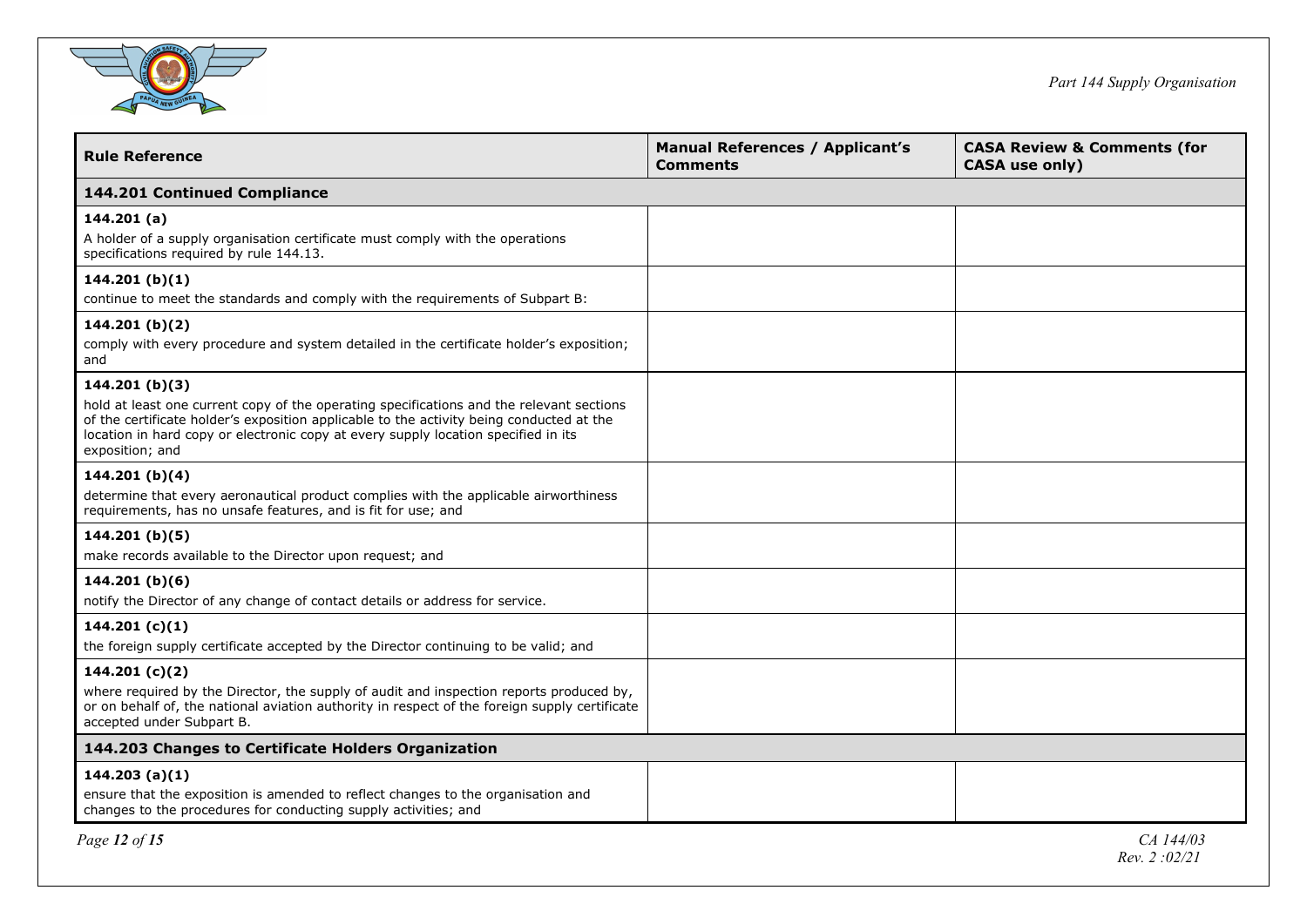

| <b>Rule Reference</b>                                                                                                                                                                                                                                              | <b>Manual References / Applicant's</b><br><b>Comments</b> | <b>CASA Review &amp; Comments (for</b><br><b>CASA use only)</b> |  |  |
|--------------------------------------------------------------------------------------------------------------------------------------------------------------------------------------------------------------------------------------------------------------------|-----------------------------------------------------------|-----------------------------------------------------------------|--|--|
| 144.203(a)(2)<br>provide the Director with a copy of every amendment to its exposition as soon as<br>practicable after the amendment has been incorporated in the exposition.                                                                                      |                                                           |                                                                 |  |  |
| 144.203(b)(1)<br>Prior notification & acceptance is require by the Director, if the holder of a supply<br>organisation certificate proposes to make a change to the chief executive:                                                                               |                                                           |                                                                 |  |  |
| 144.203 (b)(2)<br>the senior persons required by $144.53(b)(3)$ or $144.105(a)(2)$ :                                                                                                                                                                               |                                                           |                                                                 |  |  |
| 144.203(b)(3)<br>the scope of the supply activities the certificate holder undertakes:                                                                                                                                                                             |                                                           |                                                                 |  |  |
| 144.203(b)(4)<br>the locations at which supply activity is carried out:                                                                                                                                                                                            |                                                           |                                                                 |  |  |
| 144.203(b)(5)<br>the quality management system.                                                                                                                                                                                                                    |                                                           |                                                                 |  |  |
| 144.203 (c)<br>Changes to any of the subjects listed in paragraph (b) must be approved by the Director<br>through the issue of revised operating specifications issued in accordance with rule<br>144.13 prior to the effective date of changes to the exposition. |                                                           |                                                                 |  |  |
| 144.203 (d)<br>The Director may specify in writing conditions under which the certificate holder may<br>operate during or following any of the changes specified in paragraph (b).                                                                                 |                                                           |                                                                 |  |  |
| 144.203 (e)<br>A certificate holder must comply with the conditions specified by the Director under<br>paragraph (d).                                                                                                                                              |                                                           |                                                                 |  |  |
| 144.203 (f)<br>The certificate holder must amend the exposition for the holder's organisation as the<br>Director may consider necessary in the interest of aviation safety.                                                                                        |                                                           |                                                                 |  |  |
| <b>SUBPART E - Transition provisions</b>                                                                                                                                                                                                                           |                                                           |                                                                 |  |  |
| 144.301 Transition                                                                                                                                                                                                                                                 |                                                           |                                                                 |  |  |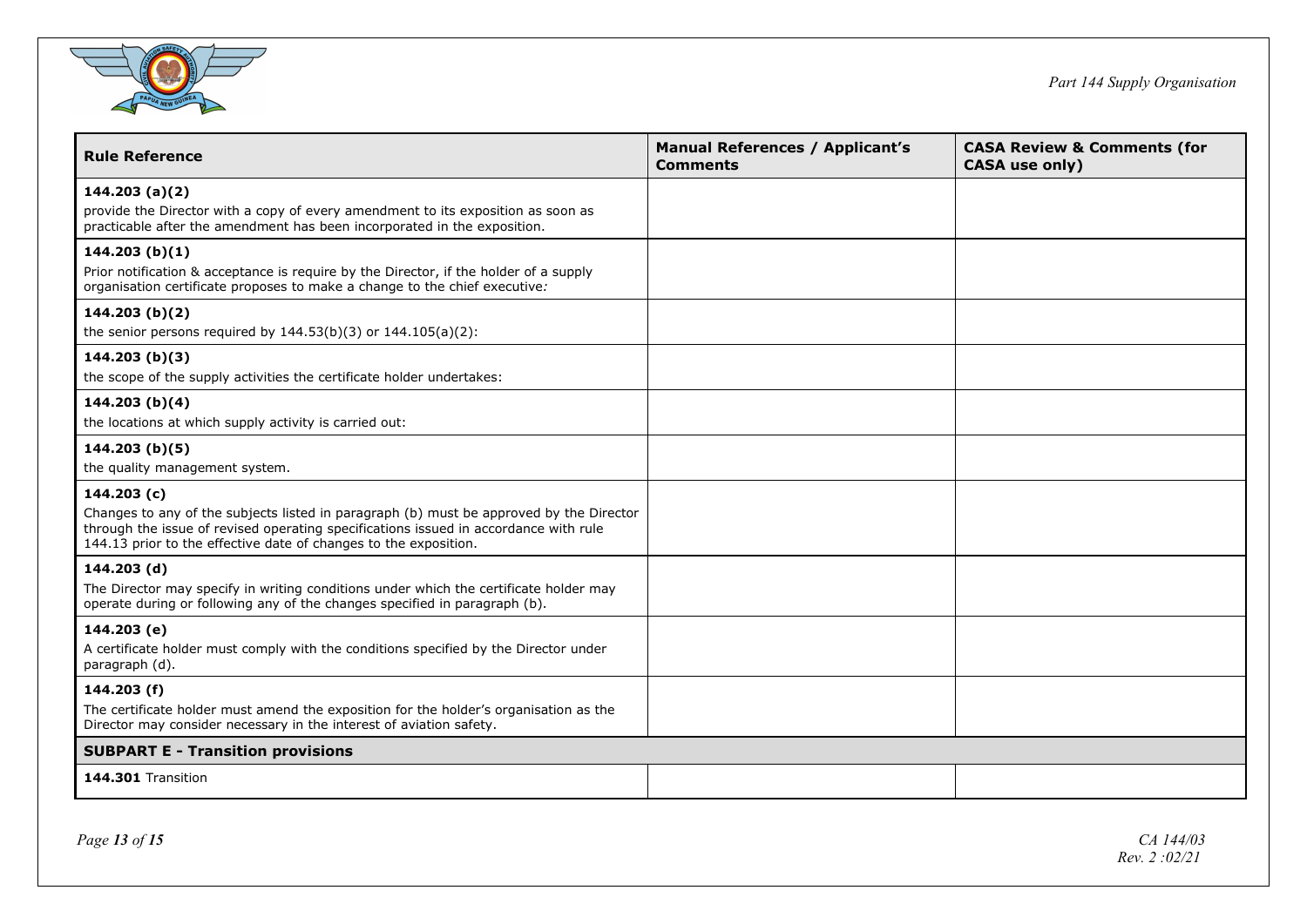

| <b>Rule Reference</b>                                | <b>Manual References / Applicant's</b><br><b>Comments</b> | <b>CASA Review &amp; Comments (for</b><br><b>CASA</b> use only) |  |  |
|------------------------------------------------------|-----------------------------------------------------------|-----------------------------------------------------------------|--|--|
| <b>CAR 100 SUBPART B - Safety Management Systems</b> |                                                           |                                                                 |  |  |
| 100.53                                               |                                                           |                                                                 |  |  |
| Safety policy and procedures                         |                                                           |                                                                 |  |  |
| 100.103(a)(1)<br>Audit programme                     |                                                           |                                                                 |  |  |
|                                                      |                                                           |                                                                 |  |  |
| 100.103(a)(2)<br>Frequency of audits at 12 months.   |                                                           |                                                                 |  |  |
| 100.103(a)(3)(i)                                     |                                                           |                                                                 |  |  |
| Appointment, Qualifications & training of Auditors   |                                                           |                                                                 |  |  |
| 100.105 & 100.107(b)(5)                              |                                                           |                                                                 |  |  |
| Management review of effectiveness of QMS            |                                                           |                                                                 |  |  |
| 100.107(b)(1)                                        |                                                           |                                                                 |  |  |
| Quality indicators                                   |                                                           |                                                                 |  |  |
| 100.107(b)(3)                                        |                                                           |                                                                 |  |  |
| Corrective action                                    |                                                           |                                                                 |  |  |
| 100.107(b)(4)                                        |                                                           |                                                                 |  |  |
| Preventive action                                    |                                                           |                                                                 |  |  |
| $100.107(b)(6)-(7)$                                  |                                                           |                                                                 |  |  |
| Identify root causes & Quality Improvement projects  |                                                           |                                                                 |  |  |
| 100.109(a)                                           |                                                           |                                                                 |  |  |
| Non-punitive/No blame culture                        |                                                           |                                                                 |  |  |
| 100.109(b)                                           |                                                           |                                                                 |  |  |
| Just Culture                                         |                                                           |                                                                 |  |  |
| <b>Part 12 Occurrence Reporting</b>                  |                                                           |                                                                 |  |  |
| 12.55(a)(4)                                          |                                                           |                                                                 |  |  |
| Notification of defect incident                      |                                                           |                                                                 |  |  |
| $12.55(d)(2)$ [App A(b)]                             |                                                           |                                                                 |  |  |
| Required information for defect incidents            |                                                           |                                                                 |  |  |
| Page 14 of 15                                        |                                                           | CA 144/03                                                       |  |  |